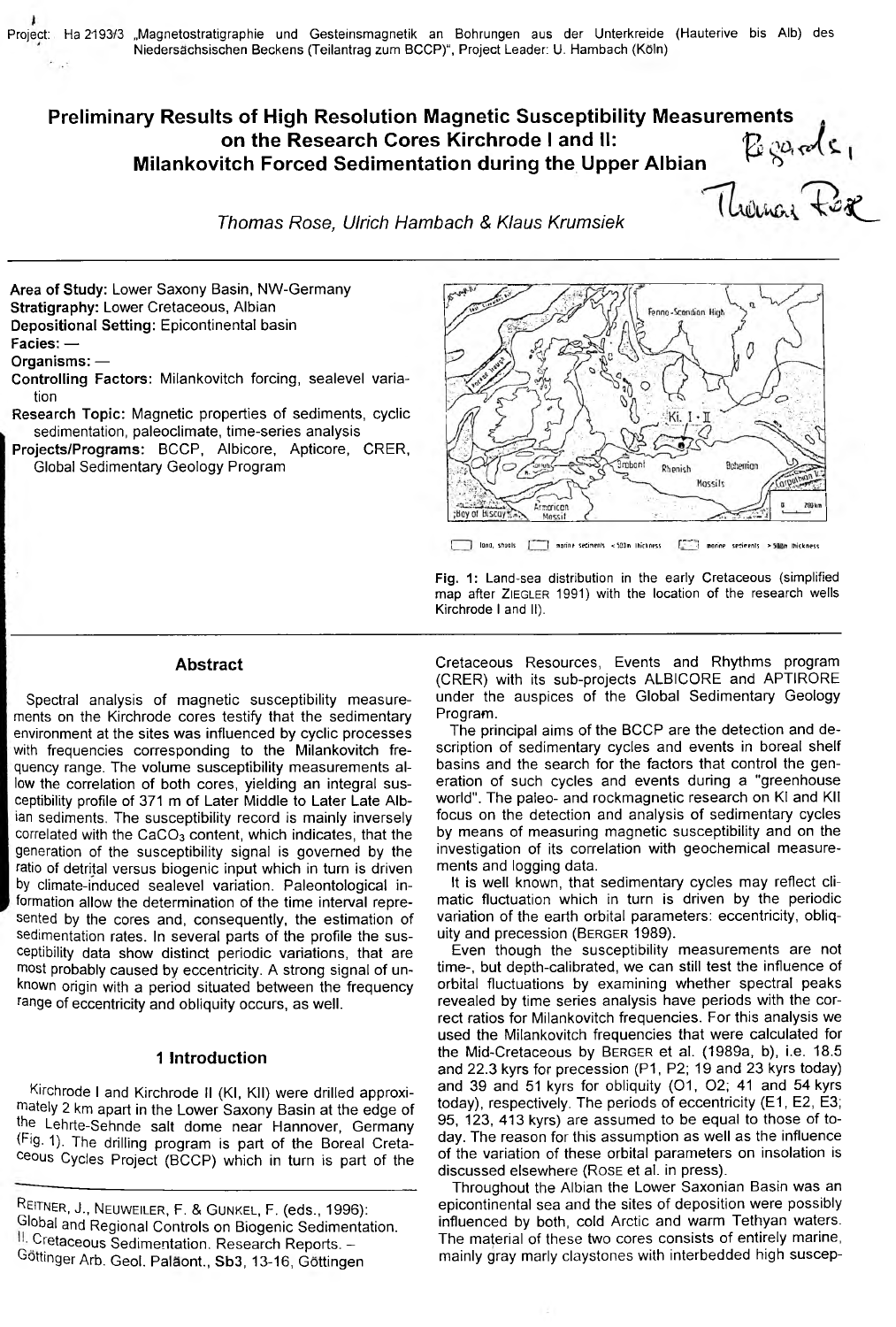

Susceptibility  $\lceil \mu S \rceil$ 

**Fig. 2: a): The integral susceptibility profile from cores Kl and Kll** covering 371 m *if* Albian sediments. Note the logarithmic scale of **the susceptibility axis, b) 92 m had to be added to the depth of Kll to match the susceptibility pattern of Kl.**

tibility carbonatic Fe-, P- and Mn-concretions. Kl was drilled to a depth of 245 m and Kll to a depth of 279 m, respectively. The drillings are two kilometer apart. Due to the dipping of the beds 92 m can be added to the depth values of Kll to obtain a continuous profile of 371 m length of marine sediments of the Middle to the Late Albian (Fig. 2).

#### **2 Methods**

## 2.1 Susceptibility Measurements

Relative susceptibility measurements were carried out with an MS2 Magnetic Susceptibility System using the MS2F probe (BARTINGTON INSTR., Ltd., Oxford, UK). The average measuring distance was' some 20 cm. To calibrate the relative readings, absolute susceptibilities have been measured at selected intervals with an average sampling distance of 50 cm using the KAPPABRIDGE KLY-2 (GEOFYZIKA, Brno, CR). Fig. 2a displays the susceptibility profile obtained after the depth of Kll had been adjusted to the depth of Kl (data are resampled to 0.5 m distance). Fig. 2b shows the depth interval that was found to occur in both cores. The susceptibility distinctly deviates from the average signal from 324 to 299 m and from 190 to 183 m depth due to red marls with increased content of ferromagnetic (s.l.) minerals and due to the increased occurrence of high susceptibility carbonatic Fe-, P- and Mn-concretions.



Susceptibility  $\lceil \mu S \rceil$ 

**Fig. 3: a) The original data set has been low pass filtered using periods of 15 and 10 m. The filtered signals differ over almost the entire susceptibility profile indicating the existence of a strong period between 10 and 15 m. b) Filtering the susceptibility data with a 5 m period, reveals an additional high frequency component below 107 m depth.**

#### 2.2 Selection of Core Intervals for Spectral Analysis

In order to analyze the frequency content of the susceptibility record the entire profile was subdivided into several sections. The sections were chosen based on the results of initial low pass filtering analysis and upon wavelet analysis. The very first step was to resample the initially inequidistant original data set to a sampling distance of 0.5 m. We removed linear trends and the data set was mean-value corrected before any frequency or correlation analysis was performed.

We then successively filtered the original susceptibility data set with increasing low pass frequencies, and we observed whether additional information occurred in the progressively calculated outputs. Except from approximately 230 to 150 m depth, the 15 and 10 m output differ significantly over almost the whole profile (Fig. 3a), indicating the contribution of a strong signal with a wavelength between 10 and 15 m. The difference between the 10 and 5 m filtered curves are only evident below 107 m (Fig. 3b). Therefore, either an additional high frequency signal contributes to the susceptibility signal that is absent above 107 m or the signal generating mechanism remains constant while sedimentation rate changes. Even a mixture of several processes cannot be excluded. Additional wavelet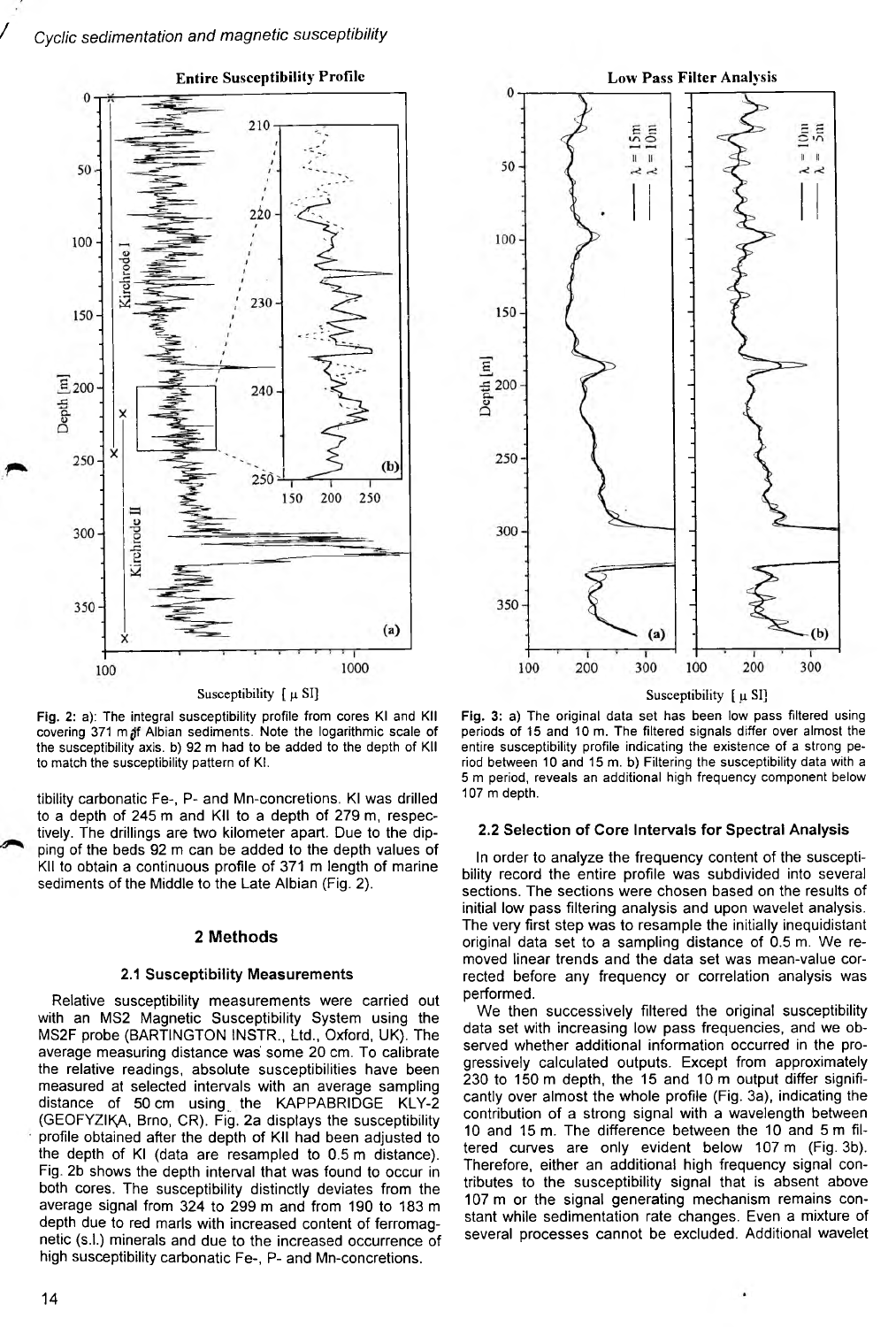



analysis exhibits several distinct changes of the frequency content of the susceptibility record (Rose et al., submitted).

## 2.3 Geological Time Frame

Several data are available to constrain the time frame spanned by the Kirchrode cores. Firstly, the Albian/Cenomanian boundary has not been reached, since the *Mantelliceras perinflatum* ammonite subzone is missing (BCCP Group 1994). Secondly, Weib (in press) reports, that the boundary between the Upper and Lower Late Albian occurs at approximately 150 to 130 m depth of the profile. Thirdly, WEIG reports, that the boundary between the Middle and Late Albian lies in the red marls below 300 m depth. From recent calculations of the length of the Albian (GRADSTEIN et al. 1996) follows, that the uppermost 300 m of the susceptibility record represent the Late Albian with a duration of approximately 3 Myrs. Therefore the sedimentation rate during the Late Albian at the drilling sites in on the order of Ю cm/kyr.

#### **3 Results**

In this paper we concentrate on the results of the frequency analysis of the uppermost 106 m of Kl (Fig. 4), which exhibits the best developed cyclic sedimentary record. An analysis of the remaining sections can be found in Rose et al. (submitted).

Eight distinct cycles can be identified in the 10m-lowpass filtered susceptibility data of this section above 106 m (Fig. 3). This variation can as well be observed in geochemical and geophysical data of PROKOPH (1994) already estimated the sedimentation rates of Kl to be between 8 and 12 cm/kyr, hence the eccentricity cycles E1 and E2 refer to wavelengths between 7.6 and 14.8 m.

If the signal with a wavelength of  $\lambda$ =12.49 m (Fig. 4) is caused by the eccentricity with a period of 123 kyrs, then obliquity and precession signals can be detected, too. The main obliquity signal  $(\lambda=4.03 \text{ m})$  has a period of 39.7 kyrs, precession consists of several periods ranging from 18.5 to 22.4 kyrs (1.88-2.27 m). However, the precession signal should not be over-interpreted since the susceptibility measurements were performed on split cores of one meter length. Hence, a signal with a wavelength around 2 m is most probably caused by harmonics of the 1 cycle/m signal. The distinct peak with a wavelength of 7.57 m represents a period of 74.5 kyrs and does not match obliquity nor precession. The main peak of 12.49 m is related to the other peaks in ratios that we found in the remaining core intervals, too. The average sedimentation rate of this upper most section equals 10 cm/kyr.

# **4 Discussion**

The knowledge about Milankovitch forced insolation influences on sedimentation during the Cretaceous is by far less than for example during the Pleistocene. However, Milankovitch forcing is the only influence that is known to happen periodically. The uppermost section of the susceptibility record shows distinct cyclicity with the frequency ratios, common to those of the Milankovitch frequency range. We take this as an indication that the cyclicity is indeed Milankovitch forced. The occurrence of the signal with a frequency between that of eccentricity and obliquity can be followed up over almost the entire susceptibility profile and may be due to an additional Milankovitch frequency proposed by **BERGER (1977).** 

A plausible explanation for the good inverse correlation of the susceptibility data with the eustatic curve as published by HAQ et al. (1988) and with the carbonate record (Rose et al. in press) is the reduced terrigenous input during highstands due to an increased distance from the sediment source to the location of deposition. It is well possible, that the source of minerals is located elsewhere below 190 m than above 180 m, since during sealevel highstands mineral sources can change and alter their geographical positions or totally vanish. The dislocation of the source is supported by the clay mineralogy, that changes above 180 m (BCCP-Group 1994). The amount of chlorite is rapidly reduced and kaolinite content decreases between approximately 180 and 110m.

## **5 Conclusions**

From the analysis of the magnetic susceptibility measurements and from the comparison of the susceptibility data with other available data we draw the following conclusions:

- The susceptibility record reflects the variation of the water depth at the site.
- Global and regional/local effects on the sealevel can be distinguished.
- The Albian is characterized by global sealevel rise with superimposed transgressive/regressive cycles which are triggered by the influence of eccentricity variation.
- Susceptibility records of sedimentary sequences and their spectral analysis is an accurate, rapid and sensitive tool